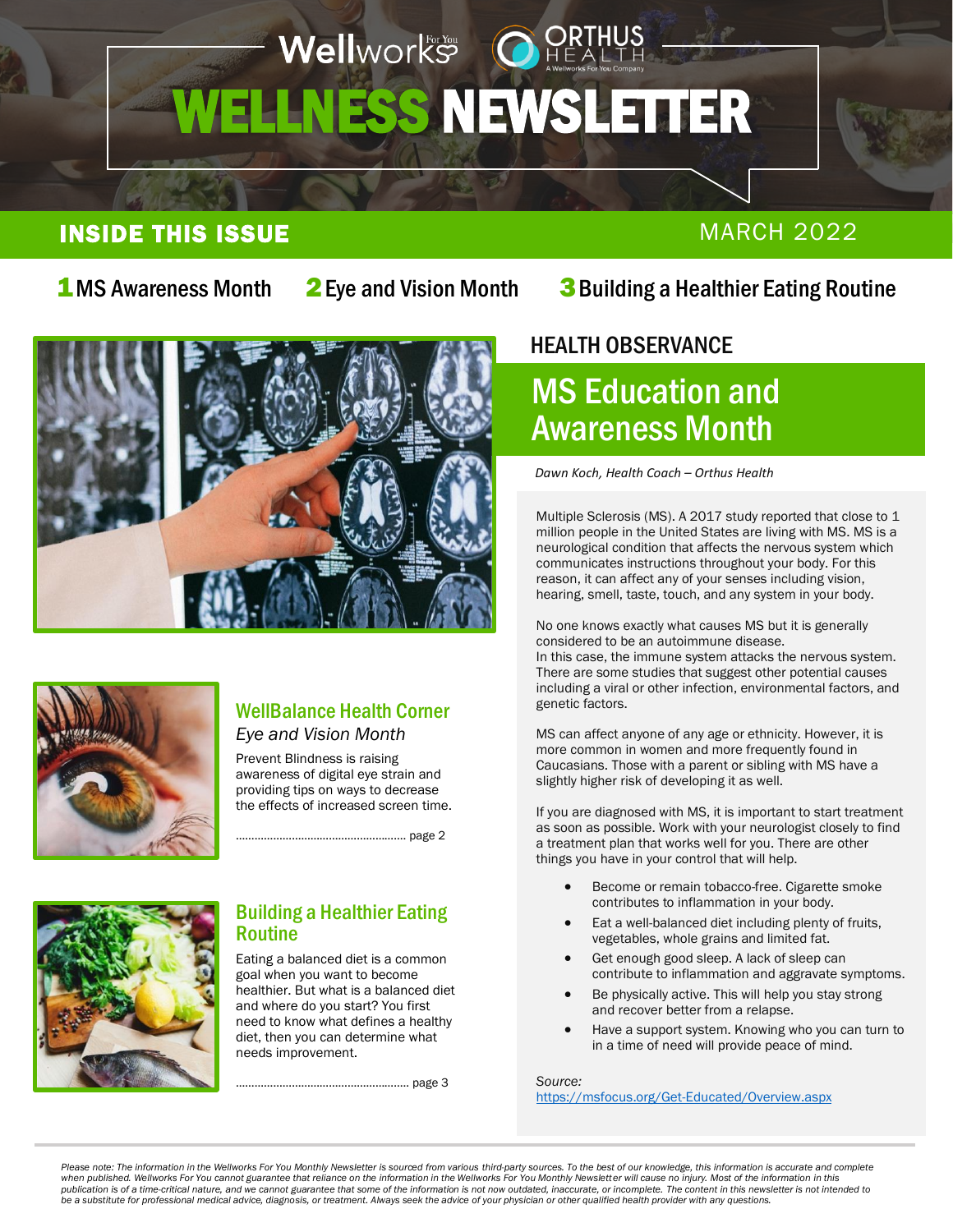<span id="page-1-0"></span>

## Workplace Eye Wellness Month

*Dawn Koch, Health Coach – Orthus Health*

## March is Workplace Eye Wellness Month

One of the many negative effects of the ongoing COVID-19 pandemic is the increase in digital screen time for many remote workers. Prevent Blindness is raising awareness of digital eye strain and providing tips on ways to decrease the effects of increased screen time.

According to the American Optometric Association, computer vision syndrome, also referred to as digital eye strain, describes a group of eye and vision-related problems that result from prolonged computer, tablet and cell phone use. The average American worker spends seven hours a day on the computer. To help alleviate digital eyestrain, follow the [20-20-20 rule;](https://www.aoa.org/AOA/Images/Patients/Eye%20Conditions/20-20-20-rule.pdf) take a 20-second break to view something 20 feet away every 20 minutes.

## What are symptoms of digital eyestrain?

The most common symptoms associated with CVS or digital eyestrain are:

- **Eyestrain**
- **Headaches**
- **Blurred vision**
- Dry eyes
- Neck and shoulder pain



# WelBalance

## HEALTH TIP CORNER

Ensure you're taking care of your eyes and vision by reducing digital eyestrain.

### How can I reduce the effects?

These symptoms may be caused by a number of factors including poor lighting, glare, viewing distance, poor posture, or other vision problems. To help reduce the effects, Prevent Blindness recommends:

- Place your screen 20 to 26 inches away from your eyes and a little bit below eye level.
- Use a document holder placed next to your screen close enough so you don't have to swing your head back and forth or constantly change your eye focus.
- Change your lighting to lower glare and harsh reflections or use glare filters.
- Choose adjustable screens and keyboards
- Use computer glasses with yellow-tinted lenses that block blue light can help ease digital eye strain by increasing contrast.
- Use anti-reflective lenses that reduce glare and increase contrast and block blue light from digital devices.

Regular eye examinations and proper viewing habits can help to prevent or reduce the development of the symptoms associated with CVS. Take steps today to protect your vision.

#### *Source:*

[https://preventblindness.org/march-is-workplace-eye-wellness](https://preventblindness.org/march-is-workplace-eye-wellness-month/#:~:text=Prevent%20Blindness%20has%20declared%20March%20as%20Workplace%20Eye,to%20decrease%20the%20effects%20of%20increased%20screen%20time)[month/#:~:text=Prevent%20Blindness%20has%20declared%20Mar](https://preventblindness.org/march-is-workplace-eye-wellness-month/#:~:text=Prevent%20Blindness%20has%20declared%20March%20as%20Workplace%20Eye,to%20decrease%20the%20effects%20of%20increased%20screen%20time) [ch%20as%20Workplace%20Eye,to%20decrease%20the%20effects](https://preventblindness.org/march-is-workplace-eye-wellness-month/#:~:text=Prevent%20Blindness%20has%20declared%20March%20as%20Workplace%20Eye,to%20decrease%20the%20effects%20of%20increased%20screen%20time) [%20of%20increased%20screen%20time.](https://preventblindness.org/march-is-workplace-eye-wellness-month/#:~:text=Prevent%20Blindness%20has%20declared%20March%20as%20Workplace%20Eye,to%20decrease%20the%20effects%20of%20increased%20screen%20time)

[https://www.aoa.org/healthy-eyes/eye-and-vision](https://www.aoa.org/healthy-eyes/eye-and-vision-conditions/computer-vision-syndrome?sso=y)[conditions/computer-vision-syndrome?sso=y](https://www.aoa.org/healthy-eyes/eye-and-vision-conditions/computer-vision-syndrome?sso=y)

**Wellworks** 

800.425.4657 info@wellworksforyou.com www.wellworksforyou.com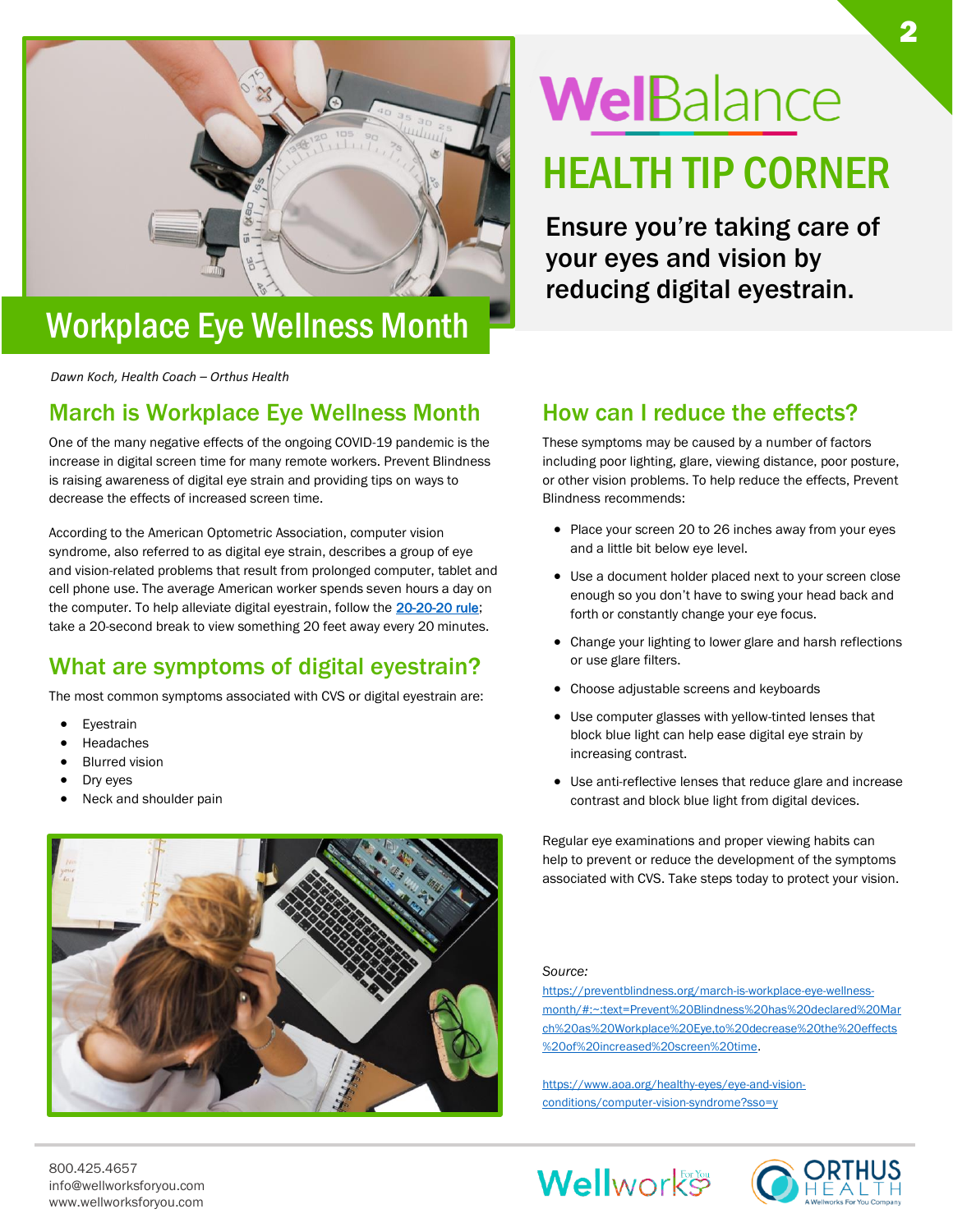## <span id="page-2-0"></span>Building A Healthier

## Eating Routine

*Dawn Koch, Health Coach – Orthus Health*



Eating a balanced diet is a common goal when you want to become healthier. But what is a balanced diet and where do you start? You first need to know what defines a healthy diet, then you can determine what needs improvement.

According to the National Institutes of Health, a healthy eating plan:

- Emphasizes vegetables, fruits, whole grains, and fat-free or low-fat dairy products
- Includes lean meats, poultry, fish, beans, eggs, and nuts
- Limits saturated and *trans* fats, sodium, and added sugars
- Controls portion sizes

## Why is this important?

A healthy eating plan gives your body the nutrients it needs every day while staying within your daily calorie goal for weight loss. It will also lower your risk for heart disease and other health conditions.

## Eat fruits and veggies

Choose a variety of foods that you enjoy from each food group. Fill your plate with a rainbow of fruits and vegetables whenever possible.

## Look for whole grains

Swap white flours for whole grains such as oatmeal, brown rice, or whole-grain bread. Research the many other less well-known whole grains to try something new.

## Choose lean options

Include a variety of lean proteins like poultry, seafood, eggs, beans, lentils, nuts, and seeds. Choose lower-fat versions of dairy whenever possible such as milk, yogurt, or fortified soy products. Be sure to include healthy oils in your diet like olive, avocado, and nut oils. Check nutrition labels for added sugars, saturated fat, and sodium and try to limit these.

Pick one or two areas at a time and make small changes. These add up to a healthier diet over time. Learn about the Dietary Guidelines for Americans and get more resources to help you eat healthy at DietaryGuidelines.gov. Find healthy eating tips and recipes at MyPlate.gov.

*Source:*

[https://www.nhlbi.nih.gov/health/educational/lose\\_wt/eat/calo](https://www.nhlbi.nih.gov/health/educational/lose_wt/eat/calories.htm) [ries.htm](https://www.nhlbi.nih.gov/health/educational/lose_wt/eat/calories.htm)

[https://health.gov/sites/default/files/2021-05/DGA-FactSheet-](https://health.gov/sites/default/files/2021-05/DGA-FactSheet-2021-03-26-compressed.pdf)[2021-03-26-compressed.pdf](https://health.gov/sites/default/files/2021-05/DGA-FactSheet-2021-03-26-compressed.pdf)



3

800.425.4657 info@wellworksforyou.com www.wellworksforyou.com